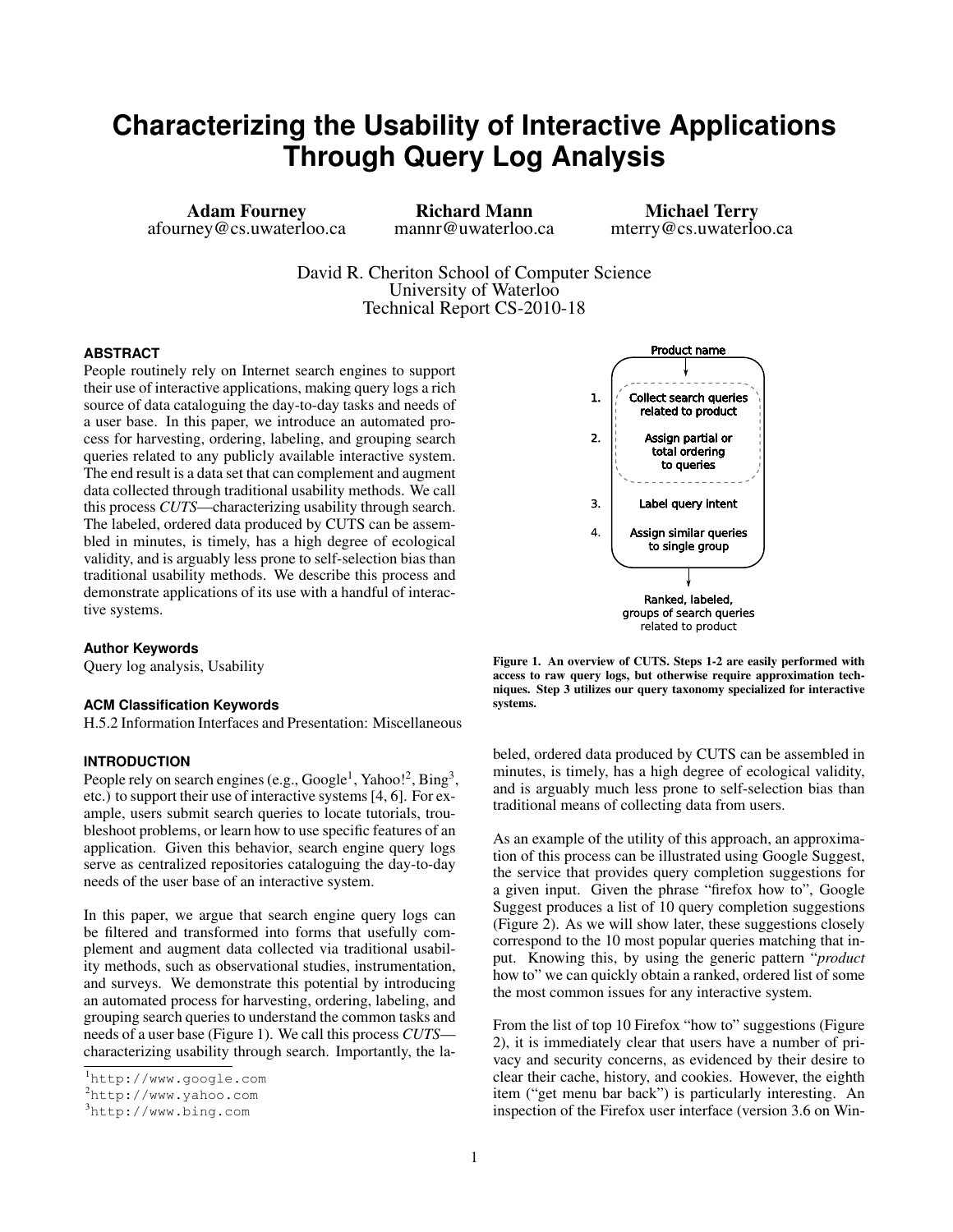

Figure 2. The top 10 suggestions provided by Google Suggest for the phrase "firefox how to".

<span id="page-1-0"></span>dows), reveals that the top-level menu bar is easily hidden by deactivating the "Menu bar" item in Firefox's "View  $\rightarrow$ Toolbars" sub-menu. However, once this action is taken, it is not easily reversed: the top-level menuing system is now hidden, removing the very means the user would employ to attempt to re-instate the menu bar. What is noteworthy about this example is that we quickly moved from data derived from query logs to a testable hypothesis regarding the usability of the software.

The contributions in this paper lie in expanding this manual process to the automated one shown in Figure [1.](#page-0-3) While seemingly straightforward, automating this process requires overcoming a number of challenges: Raw query logs are not made publicly available; there is a need to automatically determine query intent for the purposes of labeling and filtering queries (for example, to distinguish troubleshooting queries from those seeking to download the application); and differently phrased queries on the same topic must be reduced to a single query. Our specific contributions, outlined below, address these challenges.

To address the problems of obtaining and ranking search queries, we demonstrate how publicly available query suggestion services (e.g., Google Suggest) and web-based tools for advertisers can be employed to create reasonable approximations of raw query logs. This method also includes fallback strategies for ordering query data when precise frequency counts are not available for the queries.

We also introduce two new query classification schemes to address the need to label queries. The first classification scheme is a taxonomy that extends previous search query taxonomies to include categories relevant to interactive systems. For example, this new taxonomy differentiates between queries issued to troubleshoot a problem and those seeking a tutorial or instructions. The second classification scheme considers *how* a query is phrased. We show that how a query is phrased closely corresponds to the categories of our specialized taxonomy. Since determining how a query is phrased is a relatively simple task, our method exploits the relationship between these two classification schemes to ascribe query intent from query phrasing.

Finally, we introduce a set of heuristics that enable differently phrased queries on the same topic to be represented by a single group. These heuristics transform a query into a canonical form using existing methods (such as word lemmatization, and stop word removal). We show that the highest ranking queries are also members of the largest query groups (by number of alternate phrasings).

The rest of this paper is structured as follows. We first present related work, then describe our method for harvesting and ranking search queries using publicly available services. We then introduce our two classification schemes and show how they can be used to label search queries. The final step of the process, grouping queries, is discussed and a set of strategies are introduced to assist with this process. Next, we present a series of examples illustrating the overall utility of this approach, followed by a discussion of the limitations of the technique. We conclude with directions for future work.

# **BACKGROUND & RELATED WORK**

In recent years, researchers have demonstrated the potential for search engine query logs to model and predict real-world phenomena and events. For example, Jeremy Ginsberg *et al.* have demonstrated how query logs can be employed to help track the spread of influenza over time [\[10\]](#page-9-2). In this latter research, "health-seeking behaviour" is automatically detected by monitoring search terms associated with influenza (symptoms, medications, etc.). This allows the Google Flu Trends application<sup>[4](#page-1-1)</sup> to estimate the prevalence of influenza infections on a week-to-week basis. The resultant models closely agree with data released by the Center for Disease Control (CDC), though they exhibit much less lag: Models built using query logs show a 24 hour lag in tracking flu trends, compared to the week lag of the CDC.

More generally, Richardson [\[20\]](#page-9-3) argues that query log analysis could quickly become an indispensable tool for researchers working in such human-centric fields as anthropology, sociology, psychology, medicine, economics, and political science. He notes that query logs function as if "a survey were sent to millions of people, asking them to, every day, write down what they were interested in, thinking about, planning, and doing." Accordingly, he argues that "taken as a whole, across millions of users, ... queries constitute a measurement of the world and humanity through time" [\[20\]](#page-9-3). To demonstrate his point, Richardson describes a common search pattern that unfolds over the course of three to six months, starting with a user's search for "mortgage calculators." Within a week, these same users search for "realtors." About one month later, they search for legal services (e.g., "notary"), and three months later, their searches include those for home furnishing (e.g., "pottery barn"). As with Google Flu Trends, this latter example shows the potential for query logs to discover and model real-world phenomena.

Within the realm of interactive systems, the research literature contains many accounts of search query logs being used to improve *information interfaces*—interfaces in which find-

<span id="page-1-1"></span><sup>4</sup><http://www.google.org/flutrends/>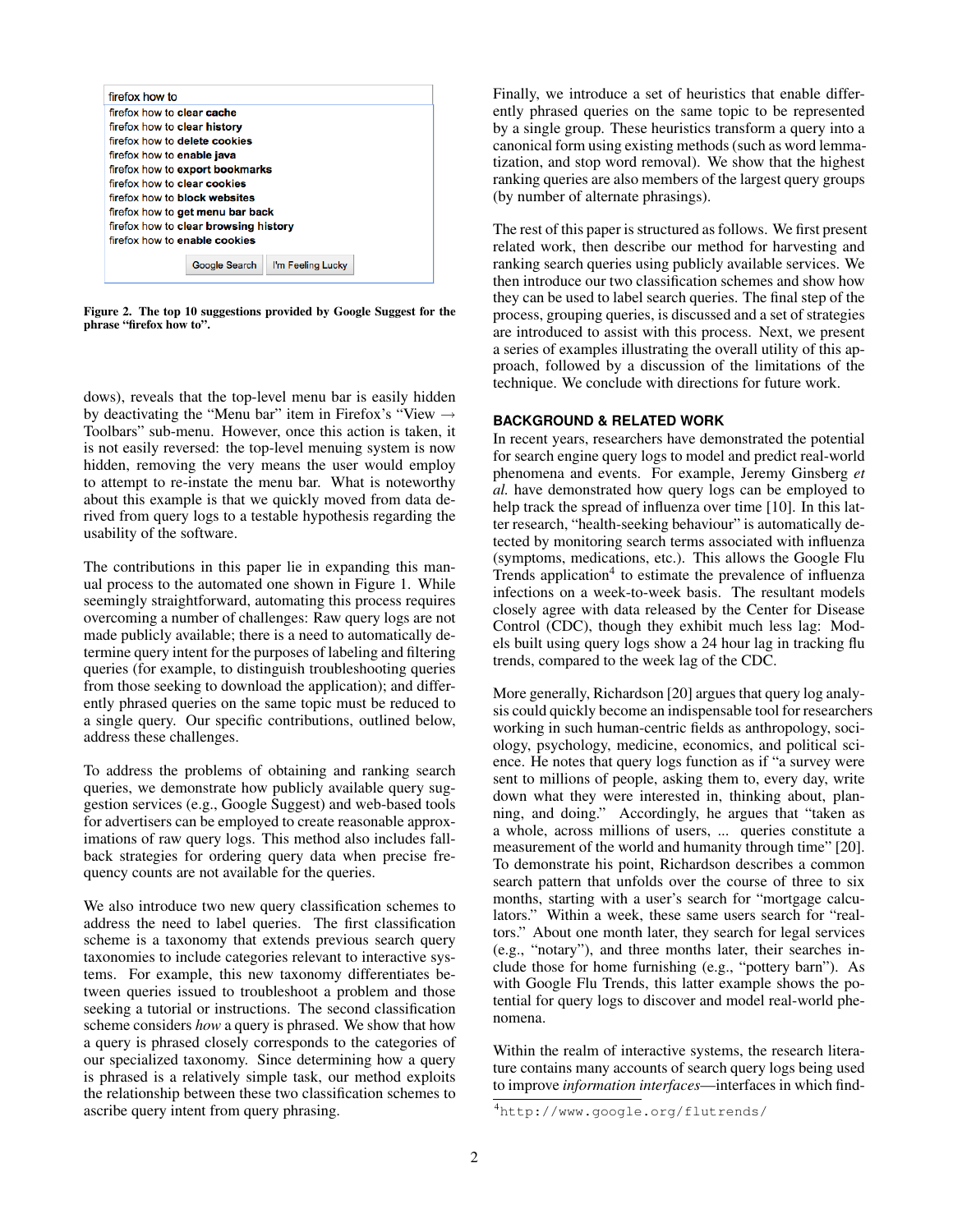ing or accessing information is a user's primary task. For example, Zhicheng Dou *et al.* demonstrate how query logs can be used to improve personalized search [\[8\]](#page-9-4). It is also common for website designers to use query logs to help determine what links should be provided in their site's top-level navigation [\[19\]](#page-9-5). Our work broadens and generalizes these previous uses of query logs, demonstrating their utility in understanding users' needs with any interactive system.

While prior work in interactive systems has focused on using query logs to improve information interfaces, work by Brandt *et al.* have demonstrated how software developers employ search engines when creating software [\[6\]](#page-9-1). Through studies of developer practices, Brand *et al.* show that software developers make extensive use of Google for a variety of programming-related tasks, such as using search to translate knowledge from one domain to another (e.g., from one programming language to another). In subsequent work, Brandt *et al.* streamlined this common strategy by building web search tools directly into integrated development environments (IDEs) [\[5\]](#page-9-6). While this prior work validated their initial study findings through an analysis of query logs, our work more generally considers query logs and how they can be employed to learn the specific deficiencies and limitations of any interactive system.

Importantly, all of the aforementioned research has been conducted by institutions or companies with direct access to search query logs. Access to these query logs is highly guarded, especially after the privacy problems encountered after AOL released (what they felt was) an anonymized sample of their query logs [\[24\]](#page-9-7). Lacking direct access to raw query logs, Bar-Yossef and Gurevich have demonstrated how statistics of these logs can be approximated using an importance sampling technique [\[3\]](#page-9-8). This technique estimates the popularity of certain keywords by using parameterized models (derived from the aforementioned AOL search query logs) and by sampling query completions provided by query completion suggestion services. Our work is inspired by this research, as we also use query completion suggestion services. However, in contrast to this previous work, we perform exhaustive searches of the query suggestions for a specific topic (namely, a specific interactive system), as a means of sampling the raw query logs.

In summary, previous work in other domains demonstrates the overall utility of query log analysis: It yields timely, highly ecologically valid data that can quickly lead to significant insights when studying a wide range of phenomena. In the rest of this paper, we demonstrate its specific utility in the realm of interactive systems by detailing each step of the CUTS process.

## **QUERY HARVESTING**

When access to raw query logs is not possible, search queries can be harvested using publicly accessible interfaces: Modern search engines provide indirect and privacy-preserving access to their logs through their query completion suggestion services [\[3\]](#page-9-8). In this section, we describe a process for systematically harvesting all the queries related to a particular interactive system using these services. We also provide evidence that the results of this method can be considered a representative sampling of the raw query logs.

## **Harvesting from auto-completion services**

Query completion suggestion services operate as if backed by a prefix tree [\[3\]](#page-9-8). When viewed in this way, the characters making up a partially entered query define a path through the tree starting at the root, passing through numerous nodes. Each node contains a listing of popular queries whose prefix matches the path taken thus far. Query completion services follow the paths prescribed by partially entered queries, and return the suggestions listed at the end of these paths.

Given the tree-like structure of these services, a standard depth-first or breadth-first tree traversal can be performed by expanding partial queries one character at a time, starting with the name of the system under investigation (figure [3\)](#page-2-0). A leaf (or external node) is reached when the completion service returns no suggestions for the given prefix.

firefox, firefox a, firefox aa, firefox aaa, ... ... firefox z, firefox za, firefox zaa, ...

#### <span id="page-2-0"></span>Figure 3. Input sequence representing a depth-first traversal of Google's prefix tree rooted at "firefox".

#### *Mining additional queries*

Some search providers, such as Google, vary their query suggestions depending on the position of the caret in the search query input box (Figure [4\)](#page-2-1). More specifically, Google provides a list of the top 10 completions that either begin or end with the phrases on the left or right side of the cursor. Given this behaviour, the whole tree traversal procedure can be repeated to uncover query suggestions that end with a particular suffix, providing a more complete sampling of the query logs.

| how to in firefox                        |               |                   |
|------------------------------------------|---------------|-------------------|
| how to <b>clear cache</b> in firefox     |               |                   |
| how to delete cookies in firefox         |               |                   |
| how to clear cookies in firefox          |               |                   |
| how to enable cookies in firefox         |               |                   |
| how to <b>clear history</b> in firefox   |               |                   |
| how to enable java in firefox            |               |                   |
| how to save bookmarks in firefox         |               |                   |
| how to zoom in firefox                   |               |                   |
| how to set homepage in firefox           |               |                   |
| how to <b>block a website</b> in firefox |               |                   |
|                                          |               |                   |
|                                          | Google Search | I'm Feeling Lucky |
|                                          |               |                   |

<span id="page-2-1"></span>

By executing a systematic search of the query completion tree, a significant number of queries can be collected for a given topic. For example, a systematic search of query suggestions incorporating the term "Firefox" uncovers 74,795 unique queries. Similar results were obtained for other systems for which we collected data (Table [1\)](#page-3-0).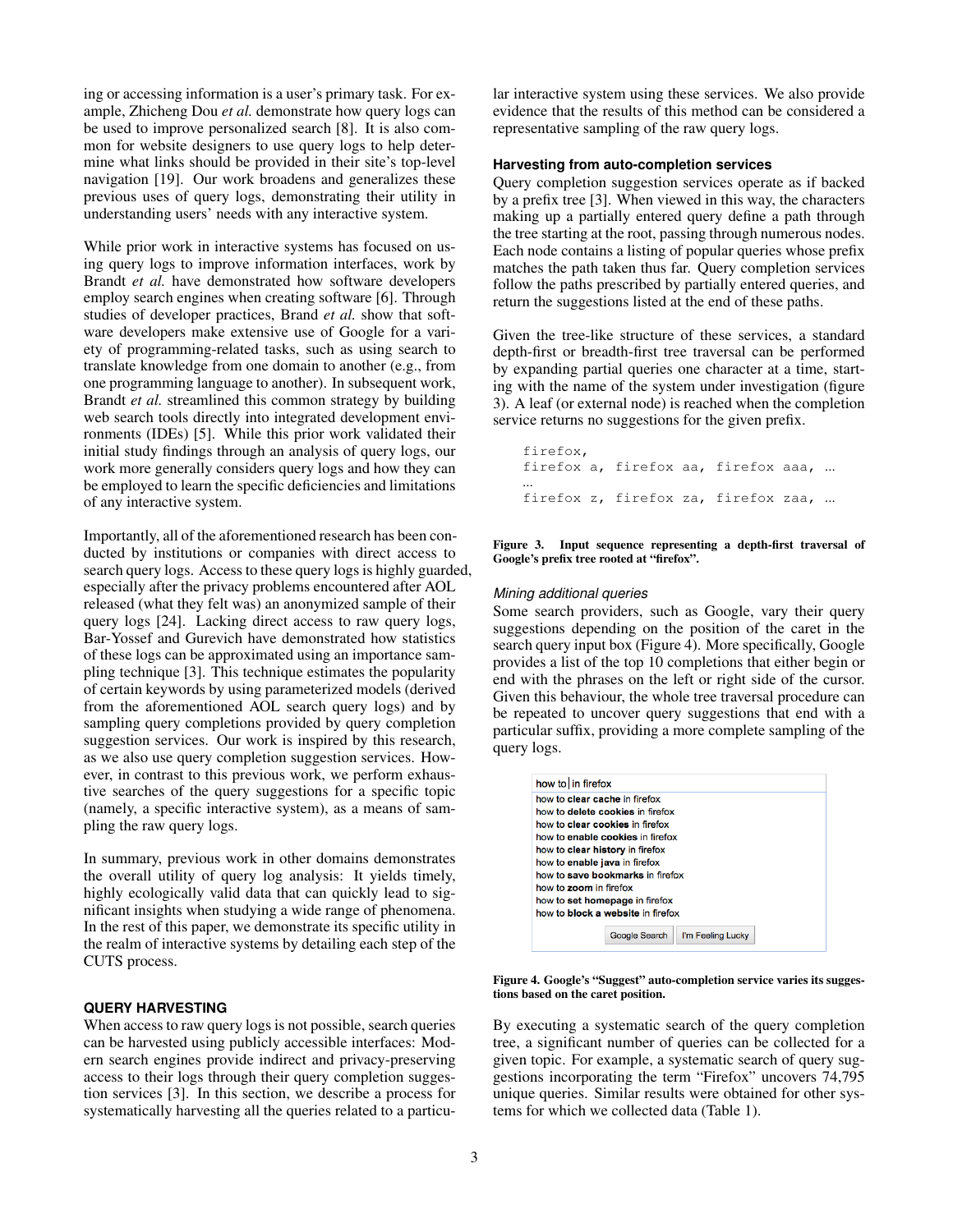| <b>Application</b> | <b>Description</b>       | # of Ouery Suggestions |
|--------------------|--------------------------|------------------------|
| ubuntu             | A Linux distribution     | 122,242                |
| photoshop          | An image editor          | 119,791                |
| firefox            | A web browser            | 74.795                 |
| kindle             | An eBook reader          | 21,621                 |
| gimp               | An image editor          | 14,569                 |
| nook               | An eBook reader          | 8,985                  |
| audacity           | An audio editor          | 6,517                  |
| kobo               | An eBook reader          | 2,680                  |
| inkscape           | A vector graphics editor | 2,501                  |

<span id="page-3-0"></span>Table 1. Number of unique query suggestions provided by Google for a number of interactive systems.

**Representativeness and Timeliness of Auto-Completions**

In harvesting these queries, our working assumptions are that (1) query completion services are derived from the raw query logs, (2) a given query's prevalence in these logs will have some bearing on its ranking in the list of suggestions, and (3), the suggested completions are *timely*. That is, we assume that query completion services assign more weight to queries performed within a recent window of time. In the following subsections, we briefly provide evidence that these assumptions are sufficiently valid for our purposes.

#### *Representativeness of Query Completion Suggestions*

In the case of Google, some information about their query suggestion service has been published [\[11\]](#page-9-9). Specifically, Google's documentation notes that "All of the queries shown in (Google) Suggest have been typed previously by other Google users". Google also states:

*Our algorithms use a wide range of information to predict the queries users are most likely to want to see. For example, Google Suggest uses data about the overall popularity of various searches to help rank the refinements it offers.* [\[14\]](#page-9-10)

Later, when discussing the use of marketing tools to rank queries, we will provide further evidence that auto-complete suggestions have a close correspondence to the most frequently, recently performed queries.

#### *Timeliness of Query Suggestions*

To identify trends and new issues as they arise, it is desirable that query suggestion services emphasize recent searches over those performed in the more distant past. To study the timeliness of Google's query suggestion service, we monitored the query completion suggestions for a range of products and software applications for a period of approximately 3 months (June 2010 through August 2010, inclusive). Suggestions were sampled on Monday, Wednesday and Friday on each week during this timeframe. An analysis of the collected data reveals that Google updates its auto-completion database approximately once every 14 days. These results indicate that Google is actively maintaining its query suggestion database.

Knowing the frequency with which these services are updated is advantageous, but it is not sufficient for determining the extent to which current search trends are represented in query suggestions. To investigate this question, we can examine when a noteworthy event begins to appear in query suggestions. A prime candidate for exploring this question is provided by the release of the iPhone 4 on June 24<sup>th</sup>, 2010. Almost immediately, there were reports of significant signal degradation when the phone was held in a certain way [\[9\]](#page-9-11). The first evidence of this issue was spotted in the query suggestions on July 14th. On this date, the partial query "iphone d" resulted in Google suggesting "iphone death grip", while "iphone a" yielded "iphone antenna", and "iphone how to h" yielded "iphone how to hold". None of these queries appear in the suggestions sampled on previous dates. This corresponds to a lag of about 20 days, suggesting that the query completion services place sufficient weight on recent queries.

## **RANKING QUERIES**

After harvesting queries, the next step is to assign an importance rank to each query. When queries are sampled from query suggestion services, detailed ranking information is not made available (current services do not report the frequency of each query returned). We substitute this missing data in two ways. First, we complement our data set with data from advertising and market research tools, such as Google AdWords [\[12\]](#page-9-12). Second, we examine the structure of the synthesized prefix tree to obtain a *partial ordering* of the queries not covered by the market research tools. We describe each technique in turn.

# **Using Marketing Tools to Assign Ranks**

Google provides a set of tools that can be directly applied to the problem of ranking queries. Specifically, Google Insight [\[13\]](#page-9-13), and the Google AdWords Keyword Tool [\[12\]](#page-9-12) can both be applied to this problem. While both tools are intended to help marketers valuate keywords for advertising purposes, we can instead use them to "valuate" queries related to interactive systems.

Of the two Google tools, Google AdWords provides the most information, and can be configured to report the estimated average monthly global search volume for any exact phrase provided by a user. As such, it is possible to directly rank many query suggestions using this tool alone. In doing so, we again find that there is good correspondence between the harvested queries and their estimated search volume.

While many queries can be ranked directly using the Google AdWords tool, not all queries can be ranked in this way; Google AdWords provides no data for queries whose monthly search volume is below some threshold, and this threshold is reached well before the list of query suggestions has been exhausted. For example, on May 22nd, 2010, we harvested 2501 unique query suggestions for the Inkscape vector graphics program. However, Google AdWords provides search volume data for only 597 of those queries. In short, about three quarters of the data cannot be ranked using this method, so we must employ another means of ranking queries, as described next.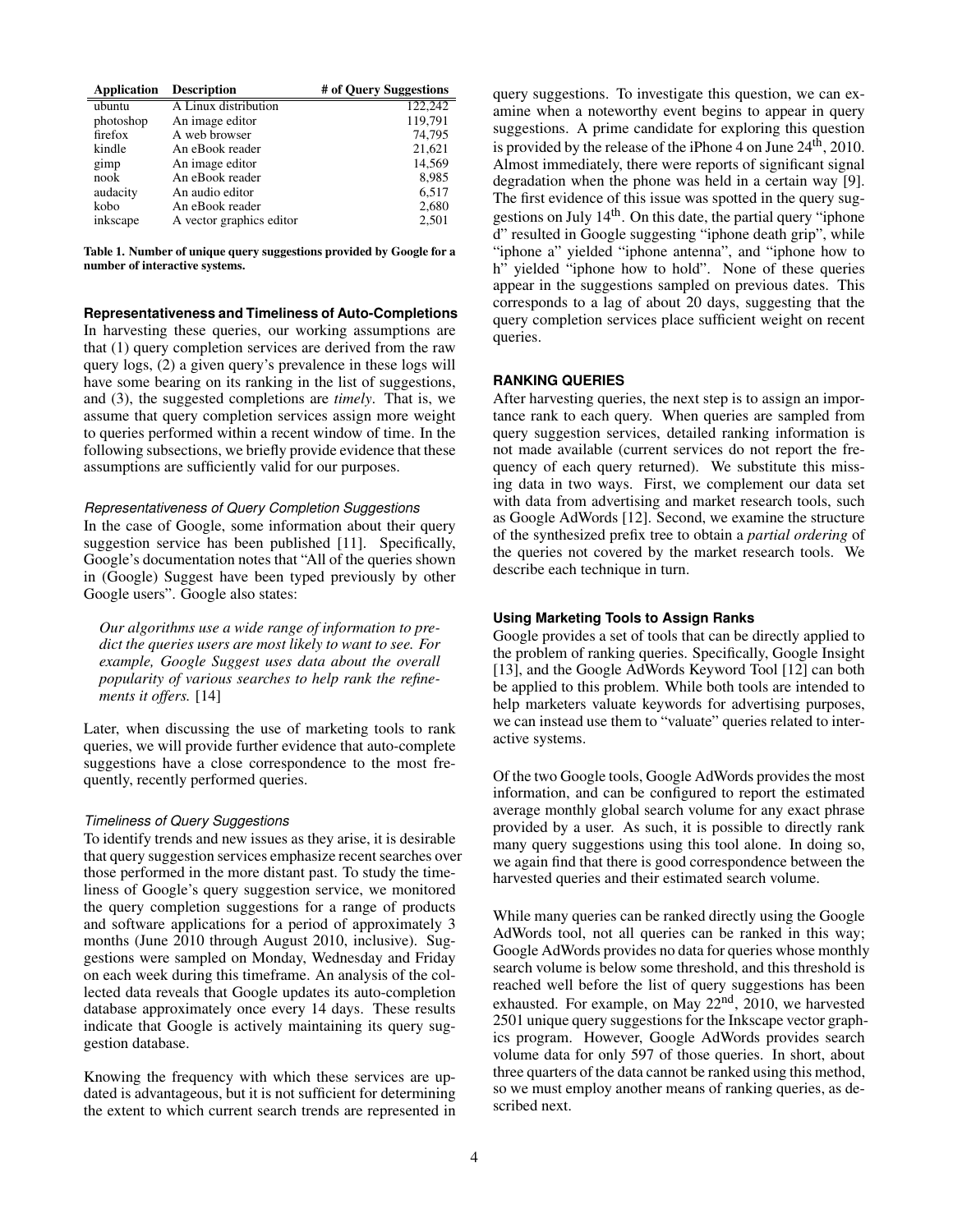# **Generating a Partial Ordering**

While query suggestion services do not return the frequency with which each suggested query is performed, we have shown that they operate by returning the most popular queries for a given input. We can use this behaviour to derive a *partial ordering* of the query suggestions. The key insight is this: For a given prefix, we know that *the 10 query suggestions returned for that exact prefix are deemed more relevant than all other queries later harvested that begin with that same prefix*. An example illustrates this point.

Returning to the earlier Firefox example, the suggestion "firefox menu bar missing" appears in the top 10 suggestions for the prefix "firefox m". Thus, we can infer that the "firefox menu bar missing" query is more relevant than the 2362 other suggestions occurring in the data set that also share the prefix of "firefox m". We say that this query has 2362 *subordinates* in order to convey this relationship.

This ranking technique provides only a partial ordering because we can only perform comparisons of a node with its ancestors and descendants in the prefix tree. We *cannot* directly compare suggestions occupying separate branches of the tree.

The partial ordering can be extended to a total ordering that *approximates* the true ranking of queries based on search volume. This is done by simply sorting all remaining queries according to their number of subordinates. When queries are ranked using this metric, the pairwise relationships established by the partial ordering are preserved. As an example, if query *B* is the subordinate of query *A*, then query *A*'s subordinate count will necessarily be greater than that of *B* (subordinates of *B* are also subordinates of *A*). As such, *B* will appears lower in the rankings.

These first two steps of harvesting and ranking queries provide us with a suitable, privacy-preserving, publicly accessible replacement for raw query logs. In the remainder of the paper, our technique assumes only that one has access to a ranked list of search queries relating to the interactive system of interest.

# **QUERY CLASSIFICATION AND QUERY TAXONOMIES**

Given a ranked list of queries, the next step is to label and classify them according to the intent of the individual submitting the query. However, we first need to understand the various types of queries users submit to search engines to support their use of interactive systems. While previous work has developed a number of taxonomies for general classification of search queries (e.g., to distinguish between navigational and information-seeking queries) [\[7,](#page-9-14) [16,](#page-9-15) [21\]](#page-9-16), we found these too broad for our purposes. Instead, a classification scheme specialized for this domain is needed. Additionally, we need understand what features of a query can be used to support automatic labeling of the queries.

In this section, we address both of these needs: We introduce a taxonomy of *query intent* specialized for interactive systems, and a second classification scheme that describes how a query is *phrased*. As we will show, query phrasing is strongly related to query intent.

## **Query intent taxonomy for interactive systems searches**

To develop a taxonomy of queries related to interactive systems, we performed open coding of 200 randomly sampled queries related to the GIMP software application. From this initial coding, we identified a set of common, higher-level themes, which led to our taxonomy. The resultant taxonomy includes six separate classes of interactive system queries, synthesized from the perspective of query intent:

#### QUERY INTENT:

#### • Operation Instruction

Would the query be used to find instructions for performing a specific operation?

# • Troubleshooting

Would the query be used for troubleshooting a bug or error?

## • Reference

Would the query be used to find reference material? (e.g., a list of keyboard shortcuts)

#### • Download

Would the query be used acquire, download, or install something?

## • General Information

Would the query be used to find general information about the application? (e.g., product reviews or comparisons)

# • Off-topic

Is the query unrelated to the software / project?

# **Query phrasing classification scheme**

In parallel with developing the former taxonomy, we also developed a classification scheme that describes how individual queries are phrased. The motivation for developing this scheme arose during our open coding sessions: In considering the range of queries, it appeared that *how* a query was phrased was very much related to the *intent* of the user. As we will show, there is indeed a relationship between the two.

Based on the open coding of the queries, the following highlevel categories of query phrasing were identified:

## QUERY PHRASING:

- Noun phrase (e.g., gimp brushes)
- Imperative statement (e.g., gimp rotate text)
- Question (e.g., how to draw a line in gimp)
- Statement of fact (e.g., gimp won't start)
- Present participle (e.g., rotating text in gimp)
- Other

In contrast to the former query intent taxonomy, the above query phrasing classification scheme is not specific to interactive systems and is thus applicable to query analysis in other domains.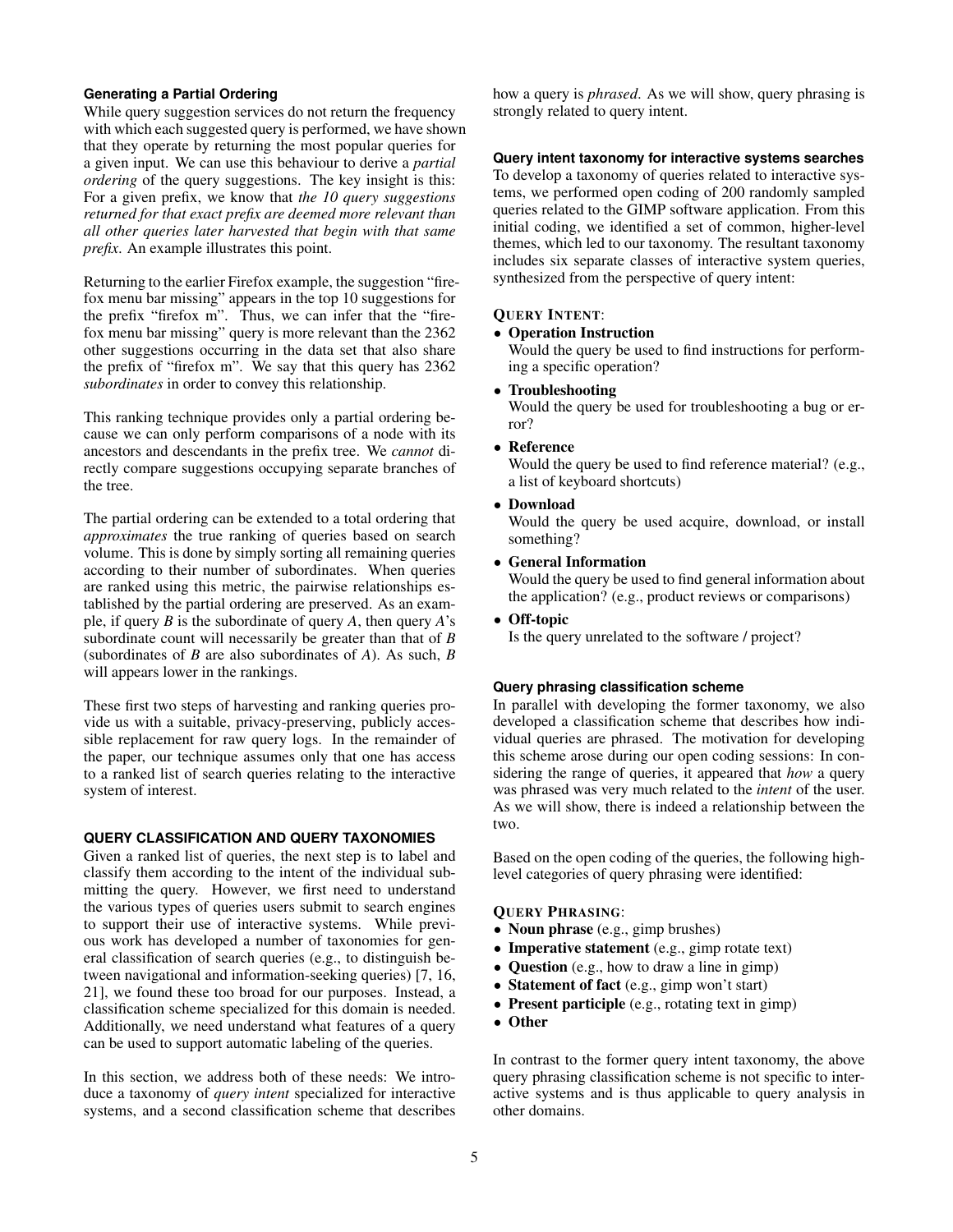| <b>Ouery Source</b> | $\kappa$ intent     | $\kappa$ phrasing   |
|---------------------|---------------------|---------------------|
| Firefox, top $50$   | 0.74 (substantial)  | 0.80 (substantial)  |
| Firefox, random 50  | 0.86 (near perfect) | 0.80 (substantial)  |
| GIMP, top 47        | 0.66 (substantial)  | 0.72 (substantial)  |
| GIMP, random 48     | 0.66 (substantial)  | 0.81 (near perfect) |

<span id="page-5-0"></span>Table 2. Inter-rater reliability for each of the  $\approx$ 50 queries in each sample set.

## **Validating the classification schemes**

To validate these two classification schemes, two researchers applied both schemes to 195 sampled queries. For this experiment, harvested queries for GIMP and Firefox were used, with queries selected as follows: For each application, the top 50 queries (by search volume) were selected, followed by an additional 50 randomly selected queries. The resulting set of 200 samples shared 5 queries in common with the set of queries used for the initial open coding and were thus excluded from our validation process.

In labeling this data set, we achieved an overall inter-rater reliability rate of  $\kappa$  intent = 0.76 for query intent, and  $\kappa$  phrasing = 0.79 for query phrasing, using the Cohen's kappa measure of rater agreement. Inter-rater reliability across the 4 sources of queries is listed in table [2.](#page-5-0) The observed agreements are considered to be substantial [\[17\]](#page-9-17), suggesting their overall utility as instruments for labeling search queries.

Before describing how this query phrasing classification scheme can be used to identify query intent, we first show how queries are distributed across these two classification schemes. These query distributions lend additional arguments for the overall utility of this approach.

## **Characterizing query data**

The classification of the 195 labeled queries is listed in table [3.](#page-5-1) The categories we find interesting for usability analysis coincide with the first two listed in the table and taxonomy: "Operating Instruction", and "Troubleshooting". In our sample, about half of all query suggestions fall within categories that are of interest to HCI researchers and practitioners, demonstrating the overall richness of query logs when studying interactive systems.

#### **Relationship between query phrasing and intent**

If we compare how a query is classified in each scheme, we find that how a query is phrased strongly correlates with query intent. These findings are summarized in table [4.](#page-5-2)

There are a few noteworthy observations to make in this table. As can be seen, in our sample set, if a query is phrased

|                     | Rater 1 |      | Rater 2 |      |  |
|---------------------|---------|------|---------|------|--|
| <b>Ouery Intent</b> | Freq.   | $\%$ | Freq.   | $\%$ |  |
| Op Instr.           | 84      | 43%  | 80      | 41%  |  |
| Troubleshooting     | 15      | 8%   | 17      | 9%   |  |
| Reference           | 21      | 11%  | 19      | 10%  |  |
| <b>Download</b>     | 55      | 28%  | 62      | 32%  |  |
| General             | 12      | 6%   | 12      | 6%   |  |
| Off topic           | 8       | 4%   | 5       | 2%   |  |

<span id="page-5-1"></span>Table 3. Frequencies of query intent labels as assigned by two raters.

| Query Intent     | Nour  | Imperative | estion | Fact  | Participl<br>2 | Other |
|------------------|-------|------------|--------|-------|----------------|-------|
| Opr. Inst.       | 0.303 | 0.909      | 0.867  |       | 1.000          |       |
| Troubleshooting  | 0.045 |            |        | 1.000 |                |       |
| <b>Reference</b> | 0.136 | 0.030      | 0.133  |       |                |       |
| <b>Download</b>  | 0.409 | 0.061      |        |       |                |       |
| General:         | 0.106 |            |        |       |                |       |
| Off topic        |       |            |        |       |                | 1.000 |

<span id="page-5-2"></span>Table 4. Probability of query intent given its phrasing type.

as an imperative statement, there is a 91% chance that the query is seeking operating instructions. A similar probability (87%) applies if the query is phrased as a question. Finally, if a query is phrased as a statement of fact, then it is almost certainly being used for troubleshooting. These relationships provide us with a set of strategies for labeling queries, which we describe next.

#### **Labeling heuristics**

As we have shown in the previous section, queries useful to the study of interactive systems can be selected according to how they are phrased. Through further inspection of the data, we have also found that certain keywords or patterns are highly indicative of each of the different phrasing types. For example, queries containing the phrase "how to" are labeled as "Questions" and thus also labeled with the "Operating Instructions" category. A full list of phrasing patterns are listed in table [5,](#page-5-3) and serve as basic heuristics for labeling different types of queries. For each pattern in the table, all queries matching that pattern are assigned the labels as prescribed by the left column.

Many queries will not match any pattern, and will thus go unlabled at this stage of processing. In the next section we describe a technique for grouping related queries. When queries are grouped, labels for the individual queries can be extended to the group, increasing the coverage of the heuristic labeling.

|  | Labels                 |                                                              |                                                                                                                                                                                                          | Pattern Example Query                                                                                                                                                                          |
|--|------------------------|--------------------------------------------------------------|----------------------------------------------------------------------------------------------------------------------------------------------------------------------------------------------------------|------------------------------------------------------------------------------------------------------------------------------------------------------------------------------------------------|
|  | Question               | <b>how to in</b> <i>SystemName</i><br><b>does</b> SystemName | how to delete history in firefox<br>SystemName how to firefox how to clear cache<br><b>can</b> SystemName can firefox block websites<br>does firefox have private browsing                               |                                                                                                                                                                                                |
|  | Operating Instructions | Imperative                                                   | make SystemName<br>create ___ in SystemName<br>SystemName create                                                                                                                                         | <b>use</b> SystemName _____ use firefox for windows update<br>make firefox default browser<br>SystemName set firefox set default zoom<br>create a new profile in firefox<br>firefox create pdf |
|  | Troubleshooting        | Fact                                                         | SystemName can / can't ____ firefox can't add bookmarks<br>SystemName will / won't ____ firefox won't open pdf<br>SystemName does / doesn't firefox doesn't play sound<br><i>SystemName</i> has / hasn't | firefox is $\sin^2 t$ firefox is starting slow<br>firefox has no address bar                                                                                                                   |

<span id="page-5-3"></span>Table 5. Filtering templates for labeling the phrasing and likely intent of queries.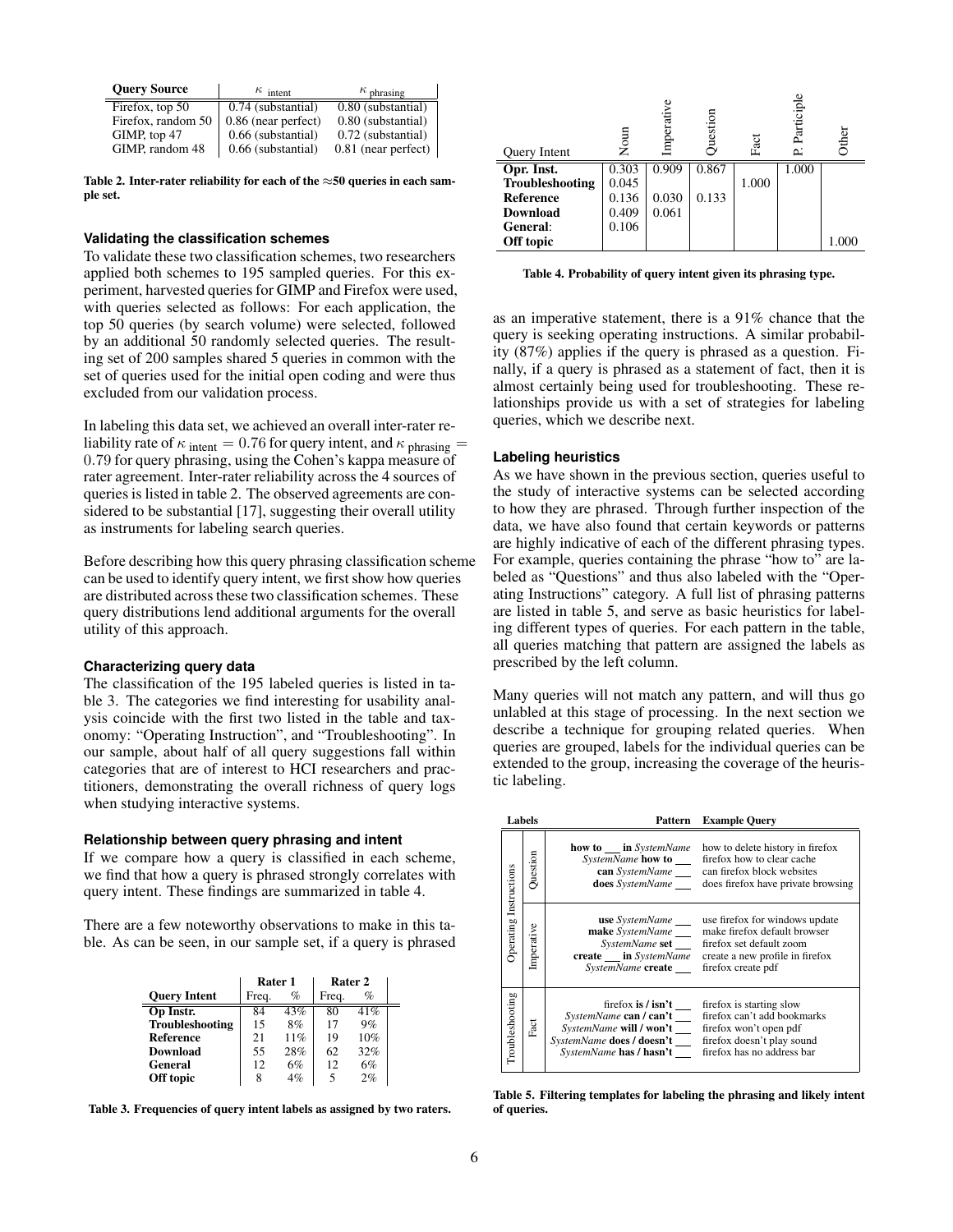#### "firefox lost toolbar"

lost my toolbar firefox firefox toolbars lost<br>lost firefox toolbar<br>firefox lost my tool lost all toolbars in firefox firefox lost all tool<br>lost toolbar in firefox firefox lost toolbar lost toolbar in firefox firefox lost toolbar<br>lost my toolbar in firefox lost my firefox toolbar lost my toolbar in firefox firefox toolbar lost

firefox lost my toolbar<br>firefox lost all toolbars

<span id="page-6-0"></span>Table 6. 11 distinct queries which share the canonical representation "firefox lost toolbar".

# **GROUPING SIMILAR QUERIES**

The final step in CUTS is to reduce the variability with which queries are expressed in the data set. In query logs, common questions or issues are expressed using a number of different query phrasings. As an example, GIMP users may search "how to draw a circle in gimp", or they may simply type "gimp draw circle". Given this variability, it is desirable that similar queries be grouped, and their weights or rankings combined, in order to better estimate the prevalence of a given issue.

To group similar queries, we transform queries to a canonical form where inconsequential differences are ignored (e.g., See table [6\)](#page-6-0). This transformation applies the following rules:

- Convert inflected word forms to common word lemmas. (e.g., "deleting cookies" becomes "delete cookie")
- Remove all instances of stop words. (e.g., "and", "the", "to", "but", etc.)
- Remove words devoid of alphabetic letters. (e.g.: "3.6.10", and other non-english strings)
- Sort the query terms alphabetically.

Using this technique, it is possible to achieve a modest reduction of the data set to a smaller set of ranked queries. As an example, the Firefox data set of 74,795 unique queries is represented by 39,435 canonical query groups (53% of the original size). More importantly, this procedure preferentially groups popular queries, and yields a second and independent method for identifying the most common queries in the query logs. To illustrate this point, table [7](#page-6-1) lists the cardinality of the canonical groups associated with the top 10 "firefox how to" queries already mentioned in the Introduction. All but the last of these queries fall within the top 99.6<sup>th</sup> percentile of canonical group sizes, thus reinforcing the popularity of these concerns.

# **OUTPUT OF CUTS**

At this stage of the process, queries have been sampled, ranked, labeled, and grouped by canonical form. The output of the process is a categorized and ranked list of query groups relating to the system under investigation; each query group is labeled with the text of its highest ranking member (i.e., the member whose search volume is greatest). A sample of this output, for the "firefox" application, is presented in Table [8.](#page-6-2)

| "Firefox how to"       | <b>Canonical Form</b> | Cardinality of group |
|------------------------|-----------------------|----------------------|
| clear cache            | cache clear           | 110                  |
| delete cookies         | cookie delete         | 60                   |
| clear cookies          | clear cookie          | 44                   |
| enable java            | enable java           | 41                   |
| export bookmark        | bookmark export       | 40                   |
| enable cookies         | cookie enable         | 32                   |
| clear history          | clear history         | 30                   |
| block websites         | block website         | 29                   |
| get menu bar back      | back bar get menu     | 16                   |
| clear browsing history | browse clear history  | 5                    |

<span id="page-6-1"></span>Table 7. Canonical groups associated with the top 10 "firefox how to" queries.

Note that ranked output can still contain thousands of entries. It is thus useful to employ standard text visualization techniques to further summarize the data. As an example, the visualization in figure [5](#page-6-3) was constructed from the data processed for the GIMP image manipulation software. From this visualization it is clear that GIMP users perform many searches relating to transparency, layers, and drawing primitives (e.g., straight lines, rectangles, circles, etc.). This latter problem (how to draw geometric primitives) is noteworthy because GIMP provides few tools for drawing simple shapes. We describe this latter issue in more detail in the Applications section that follows.

| <b>Operating Instruction</b><br>(Question / Imperative Stmt.) | <b>Troubleshooting</b><br>(Statement of Fact) |
|---------------------------------------------------------------|-----------------------------------------------|
| clear cache                                                   | not responding                                |
| clear cookies                                                 | can not open pdf                              |
| delete cookies                                                | slow                                          |
| block websites                                                | crashing                                      |
| enable cookies                                                | in safe mode                                  |
| proxy                                                         | not checking my spelling                      |
| delete history                                                | constantly crashing                           |
| speed up                                                      | lagging                                       |
| remove persona                                                | zoomed in                                     |
| save bookmarks                                                | not remembering passwords                     |
|                                                               |                                               |

<span id="page-6-2"></span>Table 8. Query groups, related to "Firefox", output after query harvesting, ranking, labeling and grouping.

| gimp |                                                                   |
|------|-------------------------------------------------------------------|
|      | <b>image</b> transparent, cut, out, two, change, size             |
|      | use tool, brush, clone, path, scissor, heal                       |
|      | <b>layer</b> open, get, select, transparent, add, multiple        |
|      | <b>transparent</b> background, image, layer, white, color, erase  |
|      | <b>brush</b> install, add, use, download, get, load               |
|      | <b>background</b> transparent, change, remove, white, delete, add |
|      | <b>change</b> color, background, size, font, image, text          |
|      | <b>text</b> change, curve, edit, rotate, bend, remove             |
|      | <b>color</b> change, eye, replace, hair, another, splash          |
|      | <b>draw</b> line, rectangle, curve, circle, arrow, shape          |
|      | <b>add</b> brush, font, border, background, layer, watermark      |
|      | <b>picture</b> cut, look, out, put, background, change            |
|      | <b>install</b> brush, plugin, font, script, gap                   |
|      | <b>font</b> install, add, change, download, into, put             |
|      | <b>photo</b> black, edit, white, use, color, collage              |

<span id="page-6-3"></span>Figure 5. A visualization of the query suggestions related to *GIMP*. The leftmost column lists, in descending order, the words that occur most frequently in the query suggestions. Similarly, each row lists the words that co-occur most frequently with those listed in the left column.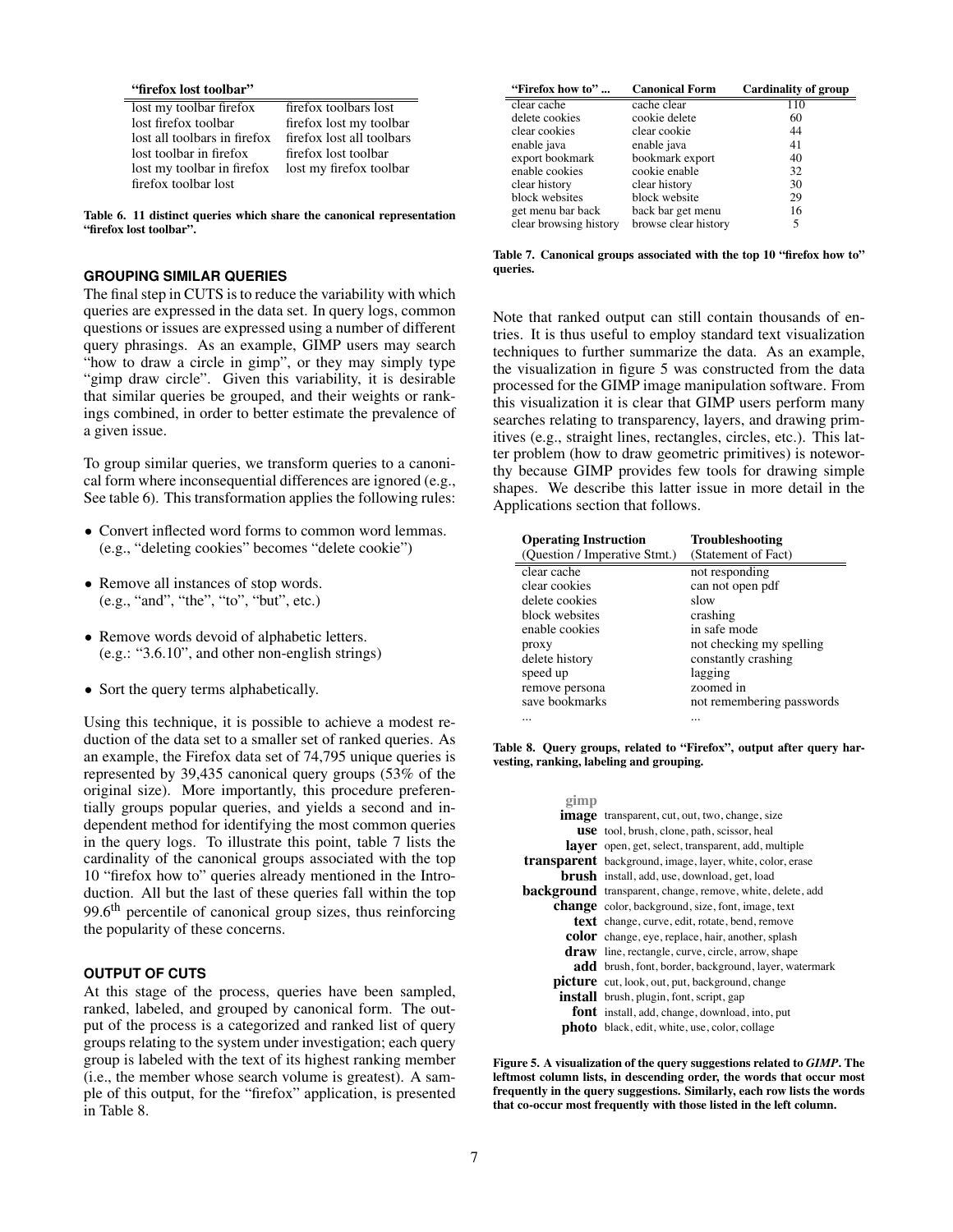# **APPLICATIONS**

In this section, we apply our technique to a number of different interactive systems. Our goal here is to demonstrate the wide range of insights that can be gained using this approach. We structure this section by showing how issues related to language, desired functionality, and poor affordances can all be detected using this technique.

## **"Speak the User's Language"**

Query logs provide an excellent view of the vocabulary and terminology with which users conceive their use of interactive systems. However, this terminology does not always match that which is used by their systems. When such discrepancies arise, the associated systems can be considered to be in violation of Jakob Nielsen's "Speak the User's Language" usability heuristic [\[18\]](#page-9-18). We provide two examples of this problem that we identified using our technique.

#### *Black and White, but not Grayscale*

The GNU Image Manipulation Program (GIMP) is an open source raster graphics editor, offering similar functionality to Adobe's Photoshop application. On May 23rd 2010, we harvested 14,559 queries relating to this software application. Analysis of the GIMP data set reveals that the terms "black" and "white" co-occur in 93 distinct queries, and in each case, the queries inquire about converting color images to black and white. According to the Google AdWords tool, the query "gimp black and white" is searched an average of 590 times a month, or about once every 74 minutes.

Inspecting GIMP's interface (version 2.6) reveals that the commands and menus relevant to performing this operation are labeled as "grayscale", "desaturate" or "channel mixer". These technical terms may not be familiar to GIMP's user base, as evidenced by the vocabulary used in the harvested queries. To provide points of comparison, the queries "gimp grayscale" and "gimp desaturate" are performed 260 and 58 times a month respectively, each less than half the number of "black and white" queries. Given this finding, one could create a "black and white" command that aggregates into one command the many methods of transforming an image into a grayscale image, perhaps using a rich previewing technique such as Side Views [\[23\]](#page-9-19).

#### *Clip, but not Crop*

Inkscape is an open source vector graphics editor similar to Adobe's Illustrator program. On May  $22<sup>nd</sup>$  2010, we harvested 2,501 queries relating to Inkscape. Interestingly, the 8th highest volume query was "inkscape crop", with an average of 480 searches performed each month. However, being a vector graphics application, Inkscape does not have a "cropping" tool; cropping is specific to raster graphics. The equivalent operation for vector graphics is to "clip". This very popular query suggests that new Inkscape users are relying on Google to translate knowledge from one domain (i.e., raster graphics) to another domain (i.e., vector graphics). This behaviour closely resembles similar behaviour exhibited by programmers' use of Google [\[6\]](#page-9-1). Recognizing this issue, Inkscape could provide a "crop" command or help entry that assists users in setting the clip for their document.

## **Desired functionality**

In addition to identifying potential usability issues relating to terminology, we found query log analysis to be an excellent source for understanding desired functionality.

## *Blocking unwanted calls*

One popular class of queries relating to Apple's iPhone product inquires about the possibility of selectively blocking unwanted calls from specific telephone numbers. While this feature is not currently supported by the device, users search for information on performing this task at least 5,800 times a month, or once every 7.5 minutes. The consensus among the user community is that the issue can be resolved by associating a silent audio clip as the ringtone of unwanted telephone numbers. That this issue is so popular suggests users would be well-served if provided with a sanctioned means of achieving this same behaviour.

#### *Changing screen savers*

Another example of identifying desired functionality emerges when analyzing the searches specific to Amazon's Kindle eBook reader. Specifically, query log analysis reveals 89 distinct phrasings of the query "how to change your kindle screensaver". It turns out that the device ships with a few dozen stock images that are displayed by the device when not in use. However, these images cannot be customized by the end user. Again, the popularity of these searches suggest that such a feature would welcomed.

#### *Draw shapes in GIMP*

Finally, an analysis of the GIMP query data set reveals many queries relating to drawing primitive shapes: roughly 130 unique queries enquire about drawing various types of lines, 80 unique queries inquire about drawing circles, 40 queries inquire about drawing rectangles, 20 queries inquire about drawing squares, and 14 queries inquire about drawing ellipses. Moreover, the suggestions "gimp how to draw a line", and "gimp how to draw a circle" appear in the top 10 suggestions for the prefix "gimp how to", and the Google AdWords tool reports that the query "gimp draw circle" is performed an average of once an hour, each and every day. These queries are noteworthy because GIMP provides no explicit tools for drawing simple shapes. Dedicated tools for these functions would likely find great use by GIMP users.

## **The usability cost of poor affordances**

As a final example of the types of problems that can be uncovered using query log analyses, we consider the usability cost of poor affordances and uninformative error messages.

#### *Ubuntu's "authentication failure"*

Ubuntu is currently one the most popular GNU/Linux distributions. For reasons of security, Ubuntu disables the "root" superuser account by default, requiring users to issue the "sudo" command to gain superuser privileges. The root account has otherwise been present and used in UNIX and UNIX-like systems for decades.

While Ubuntu's policy is arguably a positive change for security, the operating system may not be adequately com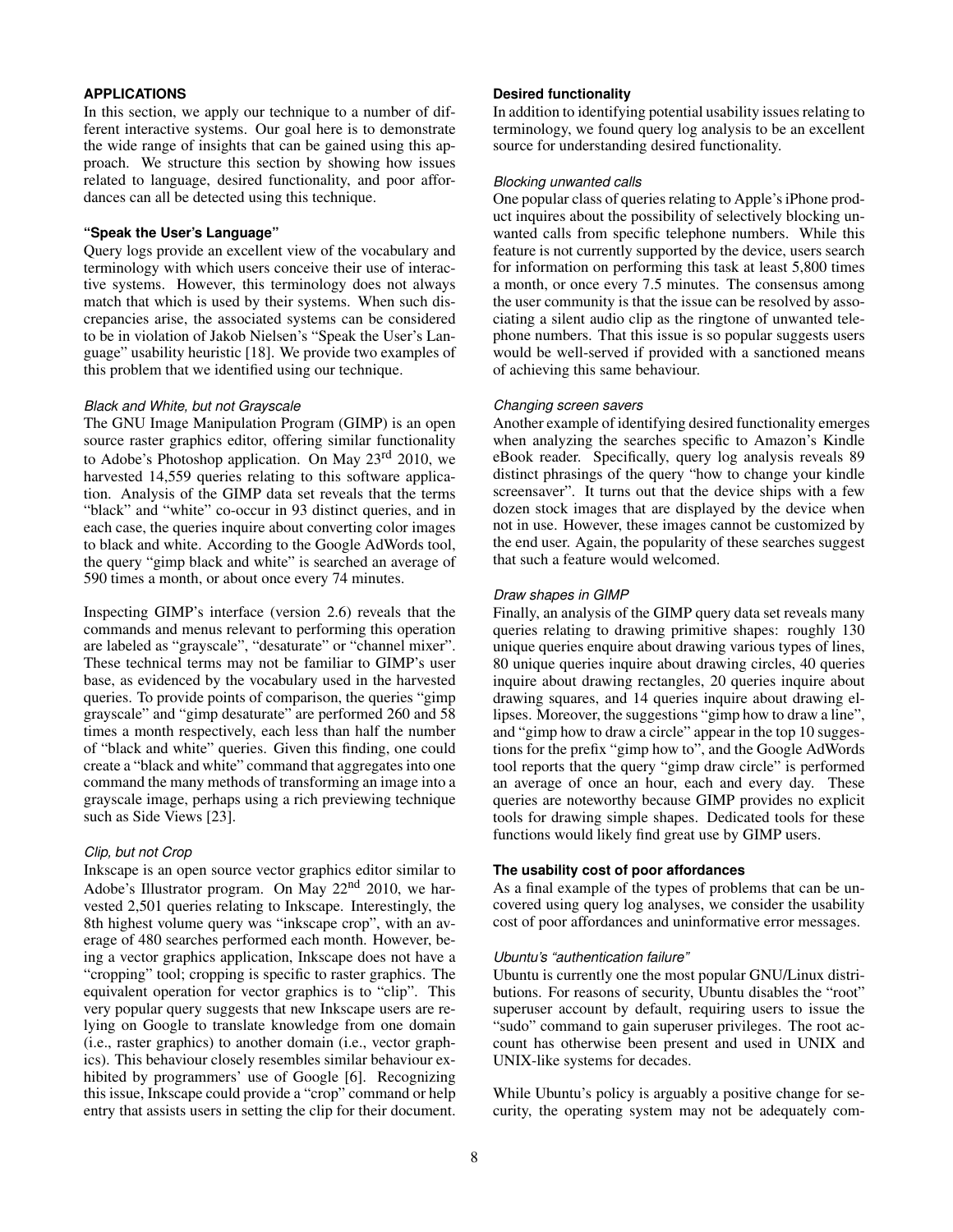municating this policy to new users: attempts to log in as the root user (in Ubuntu version 10.04) simply result in an "authentication failure" error message. An analysis of the queries related to Ubuntu reveals nearly 130 distinct query phrasings all asking about how to access the root user account. The specific query "ubuntu login as root" is performed 720 times a month, or about once an hour. Similarly, the query "ubuntu root login" is searched 880 times monthly. This finding suggests that users would be well served by a more helpful or detailed error message which could communicate the proper course of action when attempting to login as the root user.

# **DISCUSSION**

In this section, we more broadly discuss issues related to using query logs to understand the needs of users of interactive systems. We begin with a discussion of how query log analysis can factor into existing usability practices, then describe and address various issues that may affect the rankings produced by our method.

# **Integrating query log analysis in usability practices**

Throughout the paper, we have been careful to note that query logs can be used to identify *potential* usability problems of interactive systems. While a query may *suggest* that users are experiencing difficulties with a particular aspect of the system (e.g., "gimp how to draw a circle"), further details and context are required before one can conclude the nature and severity of the issue. This additional information can be obtained using standard evaluation techniques involving users or expert evaluators. Since many methods (e.g., cognitive walkthrough) require representative tasks to be identified for evaluative purposes, query analysis can assist by supplying a ranked list of common tasks and needs.

A ranked list of common queries can also be used to assign importance to existing lists of known usability issues. The benefit of using the results of CUTS is that this ranking derives from the search behaviour of thousands, if not millions, of users. This ranked list may also be more exhaustive than existing lists tracking usability issues. Software producers with limited resources, including volunteer-driven open source products, could thus benefit from this additional means of identifying potential usability issues.

Finally, the data derived from this process can provide "hard evidence" for motivating product engineering teams to address issues relating to the usability of a device or software application.

# **Factors that may impact or compromise query ranking**

To effectively use query analysis, it is also important that one understand and consider the various factors that can impact the weighting and ranking that such analysis produces. In this section, we discuss various effects that influence how often various searches are performed.

# *User search behaviours and query reformulation*

A growing body of research (e.g., [\[15,](#page-9-20) [1\]](#page-8-0)) examines user search behaviour. One of the practices observed is that people reformulate their queries when search results do not match their expectations or needs. As a result of this query reformulation strategy, it is conceivable that the analysis proposed in this paper artificially inflates the importance of particular issues. However, we note that query popularity has been observed to follow a Zipf's law distribution [\[22,](#page-9-21) [3\]](#page-9-8). As a result of this exponential relationship between queries and their frequency, it unlikely that any reformulation behaviours would grossly distort the query rankings. However, the effect may be more pronounced among queries with lower search volume, suggesting a need for more work in this space.

#### *Products with generic names*

A number of products have relatively generic names (e.g., Microsoft Word, Adobe Illustrator, etc. ), which can cause many irrelevant or off-topic queries to appear in query logs. A similar problem is encountered by products whose names are now synonymous with a class of operations or applications. For example, an altered digital image is often described as being "Photoshopped", regardless of which software application was used for image manipulation.

In these problematic cases, we have found our filtering techniques (e.g., "how to in photoshop") are often enough to filter out the less desirable, off-topic queries.

We also suspect that it is possible to differentiate between the uses of a word by analyzing the results that search engines return for those queries. Search engines are designed to return relevant documents, and often refine their relevance rankings by observing which pages users visit after performing searches [\[2\]](#page-8-1). The query-document associations recorded by search engines provide a wealth of untapped information that can further guide analysis of query logs. Use of these associations constitutes a promising area of future research.

## **CONCLUSION**

When faced with difficulties or questions relating to the use of interactive systems, many people routinely turn to Internet search engines as a first line of support. In this paper, we have introduced the CUTS process (characterizing usability through search). This process takes as input the name of an interactive system and produces as output a ranked and categorized list of potential issues that users encounter with that system. These data are assembled by sampling from the query logs of top-tier Internet search engines. Importantly, the results of this process have a high degree of ecological validity, and can directly inform more formal evaluation methods by suggesting particular tasks or issues to test.

#### <span id="page-8-0"></span>**REFERENCES**

- 1. A. Aula, R. M. Khan, and Z. Guan. How does search behavior change as search becomes more difficult? In *Proc CHI '10*, pages 35–44, New York, NY, USA, 2010. ACM.
- <span id="page-8-1"></span>2. R. Baeza-Yates and A. Tiberi. Extracting semantic relations from query logs. In *Proc KDD '07*, pages 76–85, New York, NY, USA, 2007. ACM.